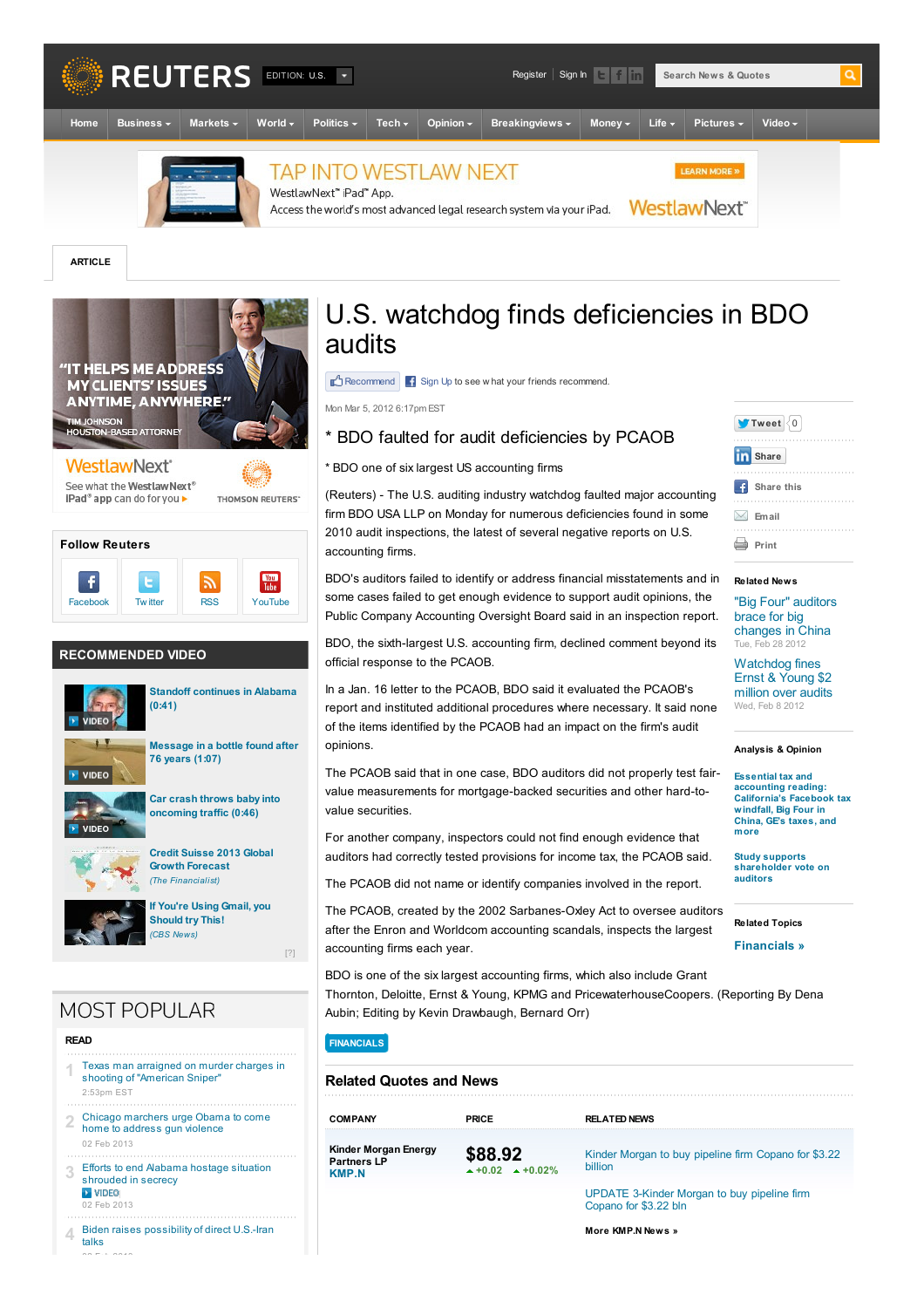

#### **SPONSORED LINKS**

 $\sum_{\text{inter}}$ **Lohan film [rejected,](http://www.reuters.com/video/2013/01/25/k-pop-star-stretches-his-acting-muscles?videoChannel=3&videoId=240736952) China's workers to Portman may move to endure [unhappy](http://www.ft.com/cms/s/0/294d6f0a-6bac-11e2-a700-00144feab49a.html) new LEASTER Paris (1:06) year** *(Financial Times)* VIDEO **Gael Garcia Bernal: No 15 Tips for Talking to** Ads by [Marchex](http://www.industrybrains.com/signupgroup/Welcome_IB.aspx) **to [impunity](http://www.reuters.com/video/2013/01/30/gael-garcia-bernal-no-to-impunity?videoChannel=3&videoId=240861463) (0:49) Women And [Attracting](http://www.lolfanatic.com/15-tips-for-talking-to-women-and-attract-them-like-crazy/) Them Like Crazy** *(LOL* **VIDEO** *Fanatic!)* **Israeli attack raises India and [Vietnam:](http://www.thefinancialist.com/india-and-vietnam-taking-the-glitter-out-of-gold/) [regional](http://www.reuters.com/video/2013/02/01/reuters-tv-bomb-attack-on-us-embassy-in-turkey?videoChannel=117849&videoId=240854217) fallout risk Taking the Glitter out of Gold** *(The Financialist)* VIDEO



#### **Comments (0)**

**This discussion is now closed. We welcome comments on our articles for a limited period after their publication.**

**Videos From Reuters From Around the Web**

## **MORE FROM REUTERS**

## Texas man [arraigned](/article/2013/02/03/us-usa-crime-sniper-idUSBRE91202K20130203) on murder charges in shooting of "American Sniper"

- The man accused of gunning down former U.S. Navy SEAL Chris Kyle, a prominent military sniper, and a second man at a Texas shooting range has been arraigned on two counts of capital murder, the Texas Department of Public Safety said on Sunday.

**[CONTINUE](/article/2013/02/03/us-usa-crime-sniper-idUSBRE91202K20130203) READING**

**MOST POPULAR**

## **TOP [NEWS](/news/archive/topNews?view=page)**



#### **[Revenue](/article/2013/02/03/us-usa-fiscal-reid-idUSBRE9120CB20130203) must be part of any budget deal: Harry Reid** WASHINGTON - The top Senate

Democrat said on Sunday tax revenue must be part of any deal to replace looming automatic spending cuts, despite Republican w arnings that they w ill not buckle over this issue after conceding on tax rises for the rich a month ago.

# **French planes pound [Islamist](/article/2013/02/03/us-mali-rebels-idUSBRE91205Z20130203) camps in north Mali desert** |

**[Barclays](/article/2013/02/03/us-barclays-lucas-idUSBRE9120BA20130203) finance director Lucas, top counsel to retire**

**» More Top [News](/news/archive/topNews?view=page)**

#### **[ANALYSIS](http://blogs.reuters.com) & OPINION**



#### **The Oscars: [Reflections](http://blogs.reuters.com/nicholas-wapshott/2013/01/11/the-oscars-reflections-of-america/) of America** Nicholas [Wapshott](http://blogs.reuters.com/search/journalist.php?n=nicholas.wapshott)



**» More Top [Videos](/news/video?videoChannel=5)**

**TODAY IN [PICTURES](/news/pictures)**



### $+1.01%$ **TR US [INDEX](/finance/markets/index?symbol=.TRXFLDUSP) 1.35**

[?]

137.51 +0.99%

**Texas man arraigned on murder charges in shooting of ["American](/article/2013/02/03/us-usa-crime-sniper-idUSBRE91202K20130203) Sniper"**

**TOP [VIDEOS](/news/video?videoChannel=5)**

**VIDEO**